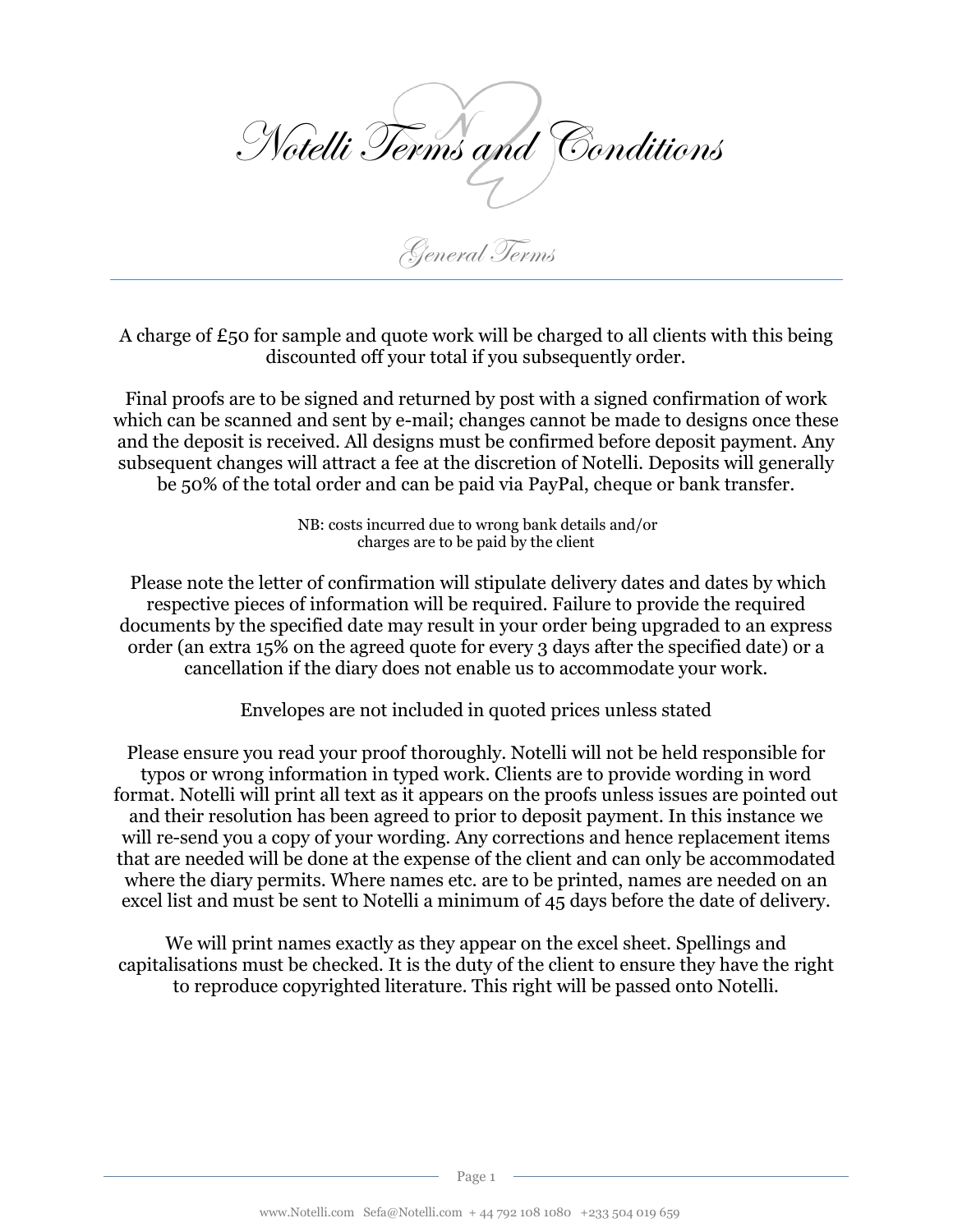

Notelli makes handmade cards. All items are handmade from start to finish and therefore take time to be produced at high quality. Express orders (less than 6 weeks notice) will incur a 15% additional fee. As all items are personalised Notelli cannot offer refunds on completed orders. Replacements and rectifications will be provided when there is an error or damage present caused by ourselves.

NB: Errors do not include slight variations between individual items. Do note that although we endeavour to produce top quality work, we are not machines and therefore handmade cards will look handmade. Some disparity is to be expected between individual items.

Cancellations made after the cooling off period (3 days after the deposit has been paid) will be charged for each completed item before written notice is given plus 10% of the total residual balance. Cancellations made 3 weeks or less before the delivery date are liable to a payment of 80% of the order total or the cost of each completed item.

Upon receipt, it is the client's duty to ensure all items are present and meet requirements. All complaints must be put in writing within 3days of receipt and returns made within 5 working days. Notelli will endeavour to rectify all reasonable problems upon receipt of queried items or provide a suitable alternative; however, this may be limited by the diary. If nothing is heard within 3 days, it will be assumed all is well. Payments of the remaining balance are due within 5 working days of receipt of items, as stipulated in the confirmation of work.

> NB: in the unfortunate event of your dissatisfaction, Notelli will only communicate with one individual with regards to any problems

If the client orders items in stages then we cannot guarantee continuity of design as this will depend on our suppliers and their availability. There therefore may be some discrepancy in shade or texture but we will endeavour to use items of the same quality at all times.

All items will be sent by Royal Mail, recorded and signed for. A signature will be required upon delivery so if you want delivery to a work address, please let us know in advance.

If we fail to deliver your items on or before the stipulated dates a sum of £10 per day will be taken off your balance total. Please note, this does not include failed deliveries due to nobody being in the property when items are delivered, strikes and other issues out of the control of Notelli.

NB: Late payment of a deposit will result in an extra charge of £10 per day, incurred as an express charge for services. Late payment of a balance will result in an extra charge of £15 per day